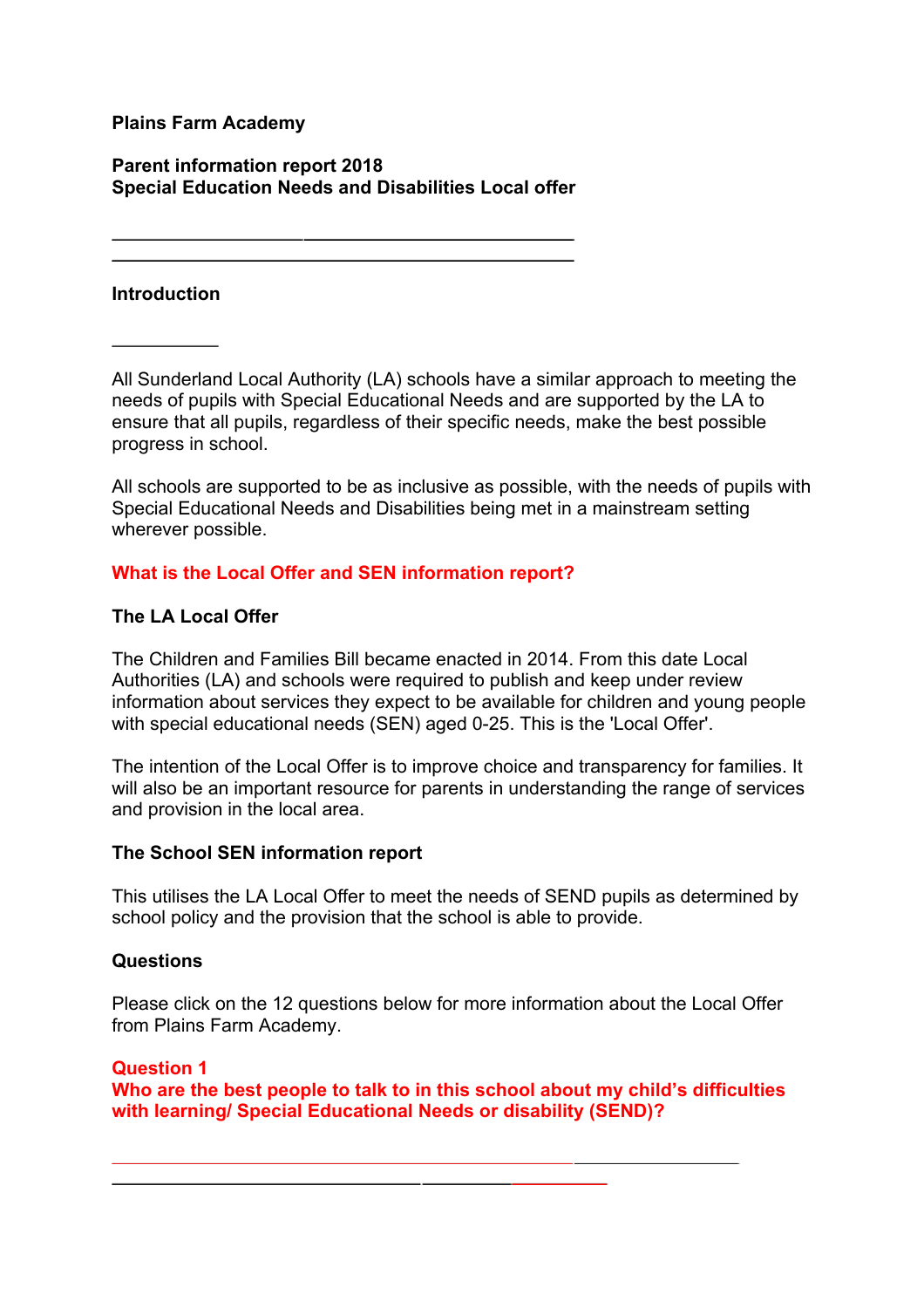## **The Class teacher Responsible for:**

**•**Checking on the progress of your child and identifying, planning and delivering any additional help your child may need (this could be things like targeted work, additional support) and letting the Special Education Needs/Disabilities Coordinator (SENDCo) know as necessary.

•Writing Pupil Progress targets/Support Plans, and sharing and reviewing these with parents at least once each term and planning for the next term. Personalised teaching and learning for your child as identified on school's provision map.

•Ensuring that the school's SEND Policy is followed in their classroom and for all the pupils they teach with any SEND.

## **The SENDCo – Miss Orchard** Responsible for:

- Developing and reviewing the school's SEND policy
- Coordinating all the support for children with special educational needs or

disabilities (SEND)

• Ensuring that you are

i) involved in supporting your child's learning ii) kept informed about the support your child is getting iii) involved in reviewing how they are doing.

- Liaising with all the other people who may be coming into to school to help support your child's learning e.g. Speech and Language Therapy, Educational Psychology etc.
- Updating the school's SEND register (a system for ensuring that all the SEND needs of pupils in this school are known) and making sure that records of your child's progress and needs are kept.
- Providing specialist support for teachers and support staff in the school so that they can help children with SEND in the school to achieve the best progress possible.

## **The Headteacher – Miss Cassidy**

Responsible for:

- The day to day management of all aspects of the school, this includes the support for children with SEND.
- The Headteacher will give responsibility to the SENDCo and class teachers, but is still responsible for ensuring that your child's needs are met.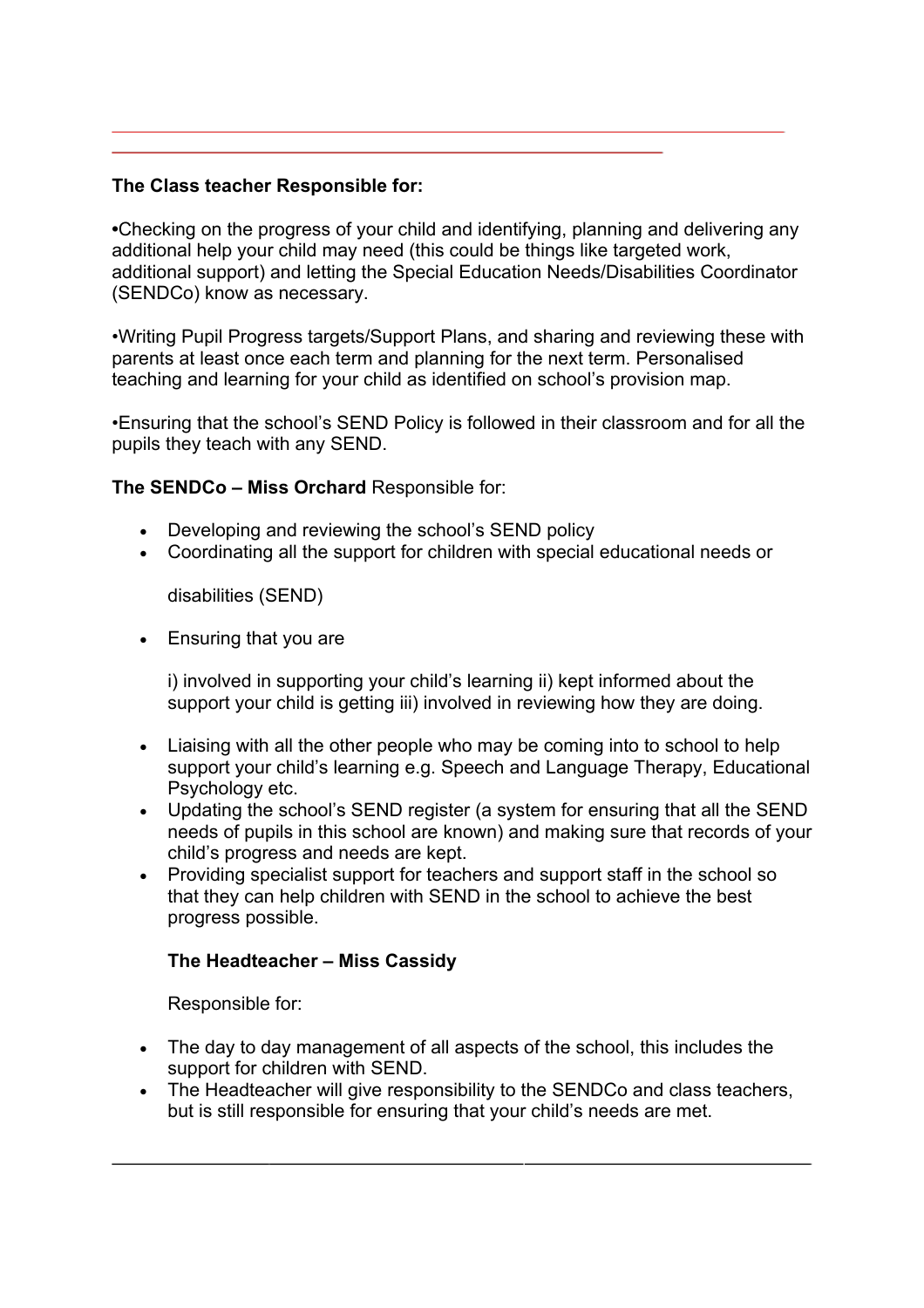• The Headteacher must make sure that the Governing Body is kept up to date about issues relating to SEND.

## **The SEND Governor – Mel Byers**

Responsible for:

• Making sure that the necessary support is given for any child who attends the school, who has SEND.

### **School contact telephone number:** 0191 5203109

### **School email:Plains.farm@inspiremultiacademytrust.co.uk**

## **Question 2**

## **What are the different types of support available for children with SEND in our school?**

Plains Farm Academy aims to make appropriate provision for children recognised within the four broad areas of SEND need.

• • • • 

• • • • 

Communication and interaction Cognition and learning Social, emotional and mental health difficulties. Sensory and or physical needs.

## **a) Class teacher input via excellent targeted classroom teaching (Quality First Teaching).**

## **For your child this would mean:**

That the teacher has the highest possible expectations for your child and all pupils in their class.

That all teaching is built on what your child already knows, can do and can understand.

Different ways of teaching are in place so that your child is fully involved in learning in class. This may involve things like using more practical learning. Specific strategies (which may be suggested by the SENDCo) are in place to support your child to learn.

 $\mathcal{L}^{\text{max}}$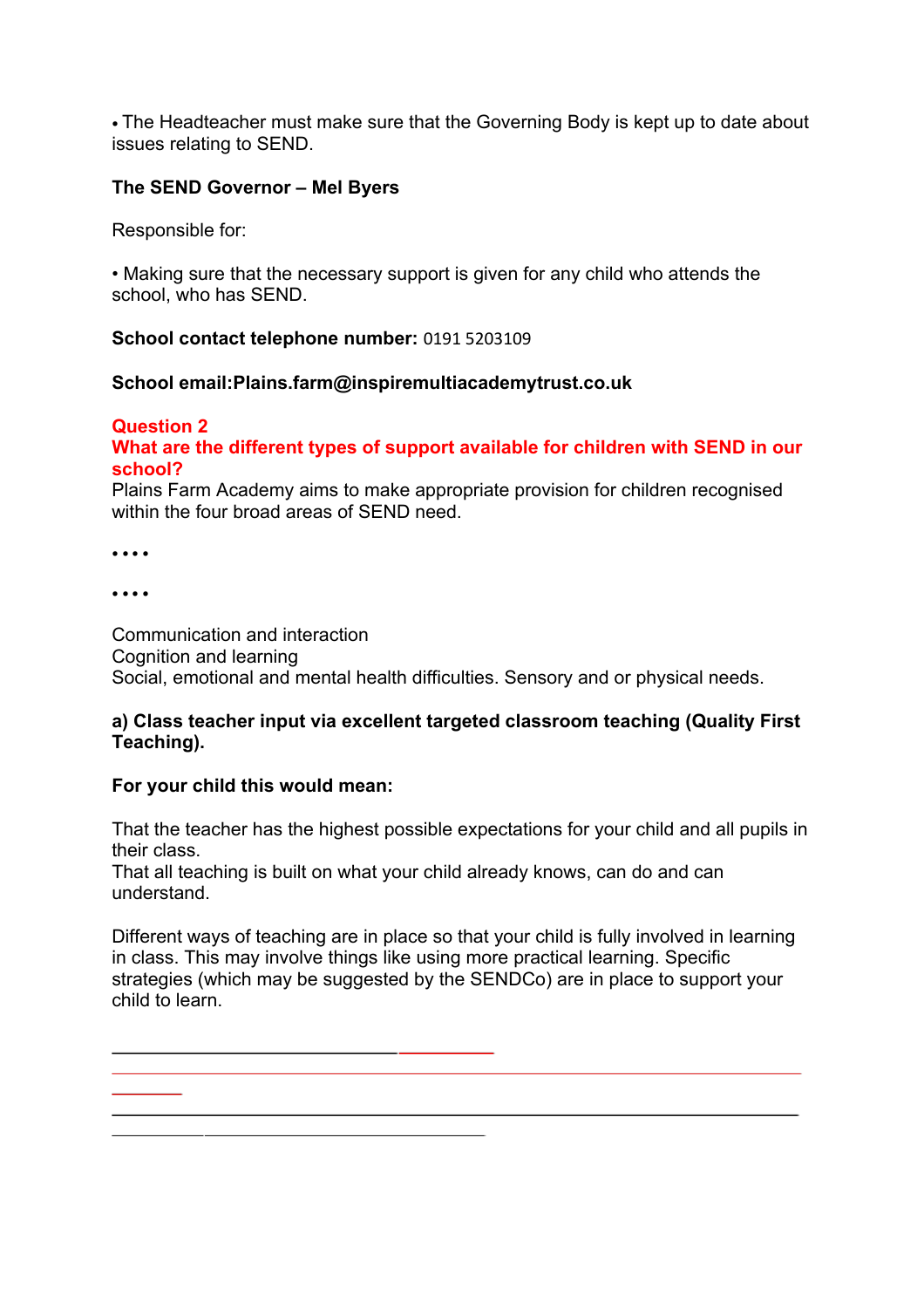• Your

have decided that your child has a gap or gaps in their understanding/learning and needs some extra support to help them make the best possible progress.

child's teacher will have carefully checked on your child's progress and will

### **Specific group work**

Intervention which may be:

- Run in the classroom or another area within school.
- Run by a teacher or a Teaching Assistant (TA).

## **b) Specialist groups run by outside agencies e.g .Speech and Language therapy**

## **SEN Code of Practice 2014: School Support (SS):**

This means they have been identified by the SENDCo /Inclusion Manager/ class teacher as needing some extra specialist support in school from a professional outside the school. This may be from:

- Local Authority central services such as the ASD Outreach Team or Sensory Services ( for students with a hearing or visual need).
- Outside agencies such as the Education Psychology Service (EPS).

#### **What could happen:**

You may be asked to give your permission for the school to refer your child to a specialist professional e.g. a Speech and Language Therapist or Educational Psychologist. This will help the school and yourself understand your child's particular needs better and be able to support them better in school.

The specialist professional will work with your child to understand their needs and make recommendations as to the ways your child is given support.

#### **c) Specified Individual support**

This type of support is available for children whose learning needs are severe, complex and lifelong.

This is usually provided via an Education, Health and Care Plan (EHCP). This means your child will have been identified by professionals as needing a particularly high level of individual or small group teaching.

This type of support is available for children with specific barriers to learning that cannot be overcome through Quality First Teaching and intervention groups ("Including All Children" documentation from LA).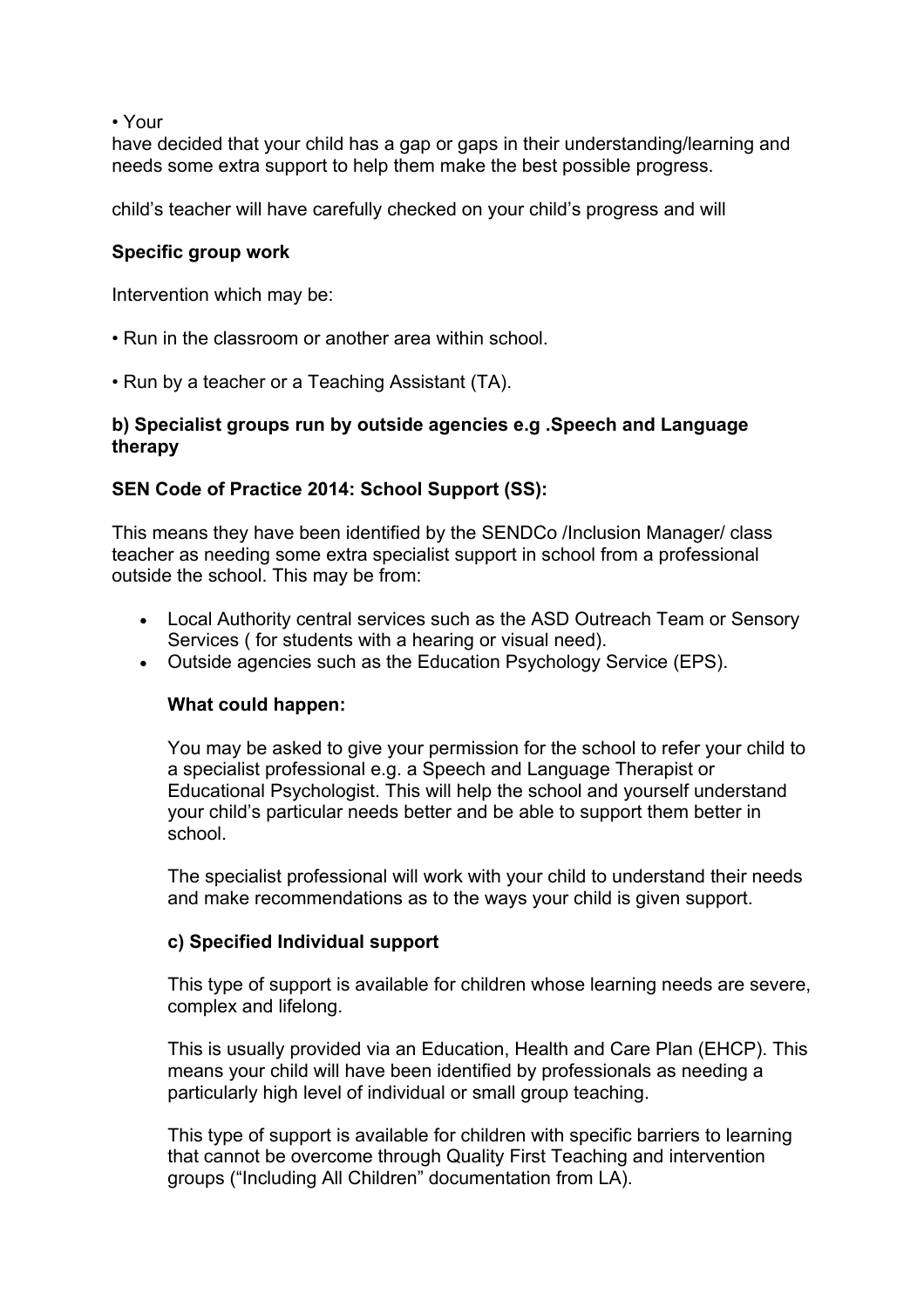Your child will also need specialist support in school from a professional outside the school. This may be from:

- Local Authority central services such as the ASD Outreach Team or Sensory Service ( for students with a hearing or visual need)
- Outside agencies such as the Speech and Language therapy (SALT) Service

## **For your child this would mean:**

•The school (or you) can request that Local Authority Services carry out a statutory assessment of your child's needs. This is a legal process which sets out the amount of support that will be provided for your child.

•After the request has been made to the 'Panel of Professionals' (with a lot of information about your child, including some from you), they will decide whether they think your child's needs (as described in the paperwork provided), seem complex enough to need a statutory assessment. If this is the case they will ask you and all professionals involved with your child to write a report outlining your child's needs. If they do not think your child needs this, they will ask the school to continue with the current support.

•After the reports have all been sent in, the 'Panel of Professionals' will decide if your child's needs are severe, complex and lifelong. If this is the case they will write a an Education Health Care Plan (EHCP). If this is not the case, they will ask the school to continue with the current level of support and also set up a meeting in school to ensure a plan is in place to ensure your child makes as much progress as possible.

•The EHC Plan will outline the number of hours of individual/small group support your child will receive from the LA and how the support should be used and what strategies must be put in place. It will also have long and short term goals for your child.

•The additional adult may be used to support your child with whole class learning, run individual programmes or run small groups including your child.

## **Question 3**

**How can I let the school know I am concerned about my child's progress in school?** 

• If you have concerns about your child's progress you should speak to your child's class teacher initially. We will discuss with you and your child any challenges you feel exist and work together to find solutions to overcome the concerns.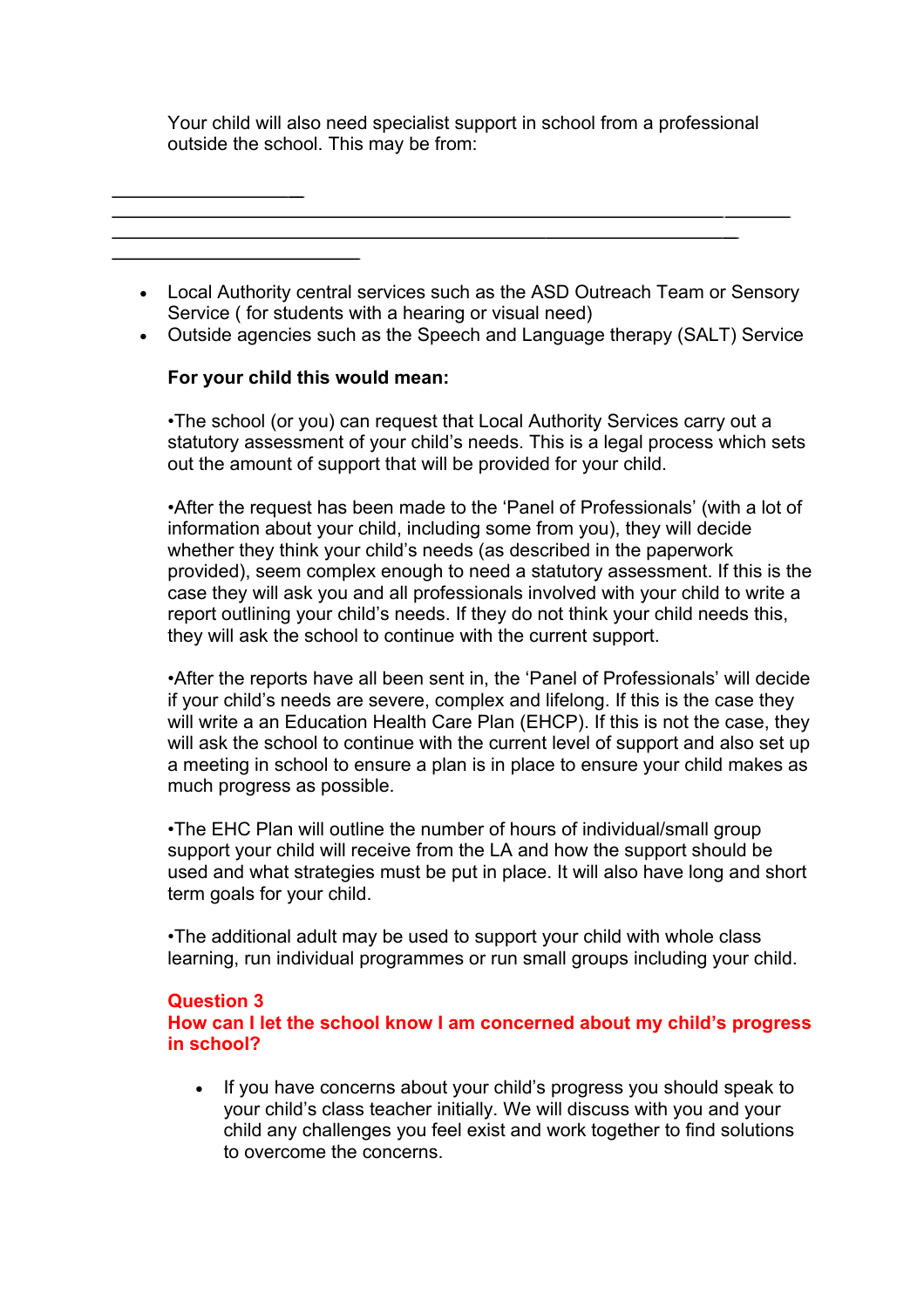- If you continue to be concerned that your child is not making progress, you may speak to the Special Education Needs/ Disabilities Coordinator (SENDCo).
- The school SEND Governor can also be contacted for support. **School contact telephone number:** 0191 5203109

#### **Question 4**

## **How will the school let me know if they have any concerns about my child's learning in school?**

If your child is identified as not making progress, the school will set up a meeting to discuss this with you in more detail and to:

- listen to any concerns you may have
- plan any additional support your child may need
- discuss with you any referrals to outside professionals to support your child's

learning

### **Question 5 How is extra support allocated to children and how do they progress in their learning?**

The school budget, received from Sunderland LA, includes money for supporting children with SEND.

The Head Teacher decides on the deployment of resources for Special Educational Needs and Disabilities in consultation with the school governors, on the basis of needs in the school.

The Head Teacher and the SENDCo discuss all the information they have about SEND in the school, including:

◦the children getting extra support already ◦the children needing extra support

◦the children who have been identified as not making as much progress as would be expected and decide what resources/training and support is needed.

From this information they decide what resources, training and support is needed.

Schools identify the needs of their pupils on a school provision map which for SEND pupils identifies all resources/training and support which are reviewed regularly and changes made as needed.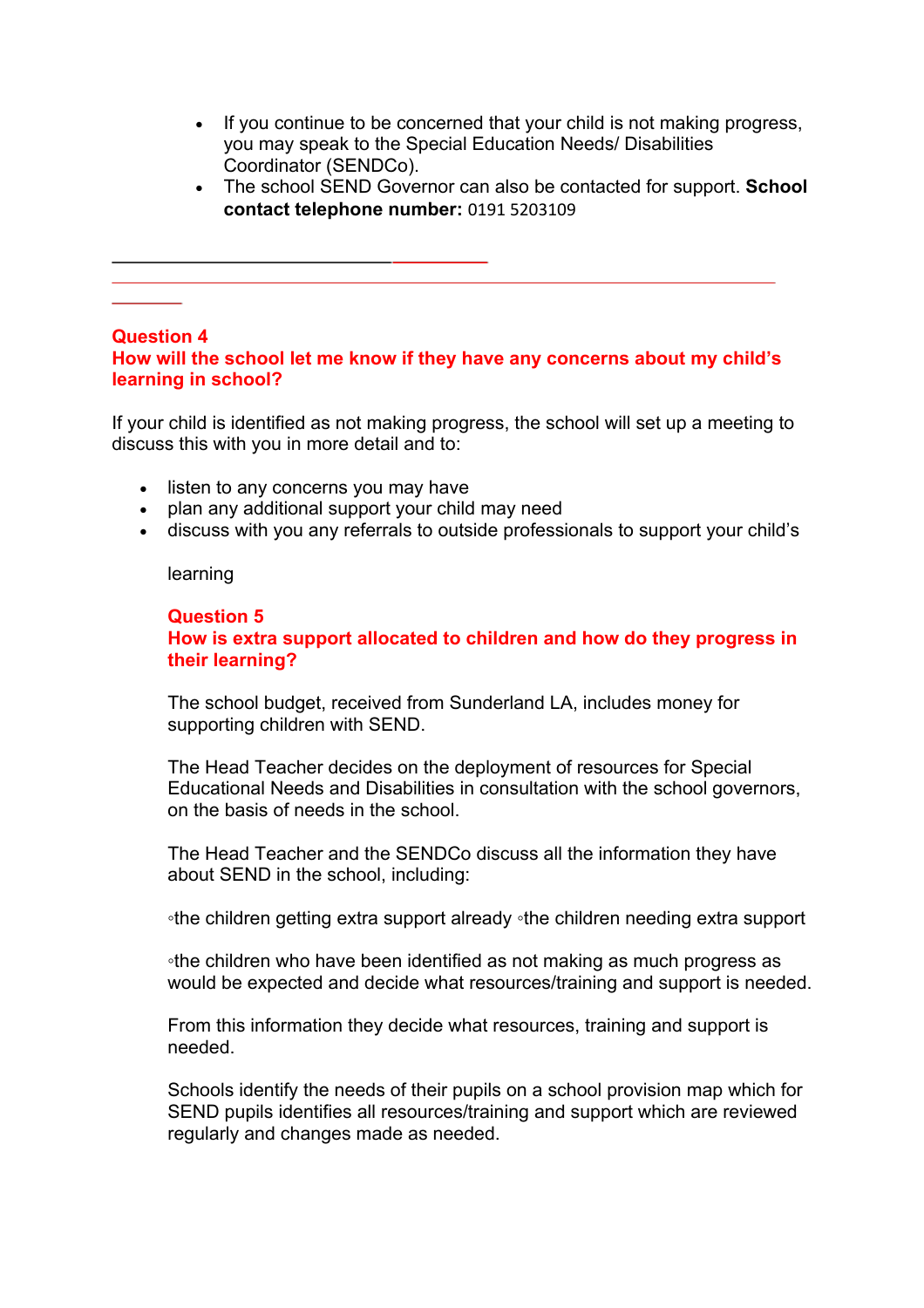### **Question 6 Who are the other people providing services to children with SEND in this school?**

## **School provision:**

• Teaching Assistants, mainly supporting learning in the classroom with either individual children or small groups.

- Teaching Assistants; leading learning outside of the classroom in an alternative room.
- Attendance officer **Local Authority Provision delivered in school:**
- Autism Outreach Service
- Language and Learning Partnership
- Sensory Service for children with visual or hearing needs
- Behaviour Intervention Team support at Nursery, KS1 and KS2
- Parent Partnership Service

## **Health Provision delivered in school:**

- Additional Speech and Language Therapy input to provide a higher level of service to the school.
- Occupational Therapy
- Physiotherapy
- CAMHs
- School Nurse

# **Question 7**

# **How are the teachers in school helped to work with children a SEND and what training do they have?**

- The SENDCO'S job is to support the class teacher in planning for children with SEND. This may include advice, learning strategies, specific teaching programmes or methods identified by specialists from other agencies who work with your child in or out of school. New approaches to supporting your child will be planned and evaluated with you.
- The school provides training and support to enable all staff to improve the teaching and learning of children, including those with SEND. This includes whole school training on SEND issues such as Autism Spectrum Disorder (ASD) and behavioural difficulties.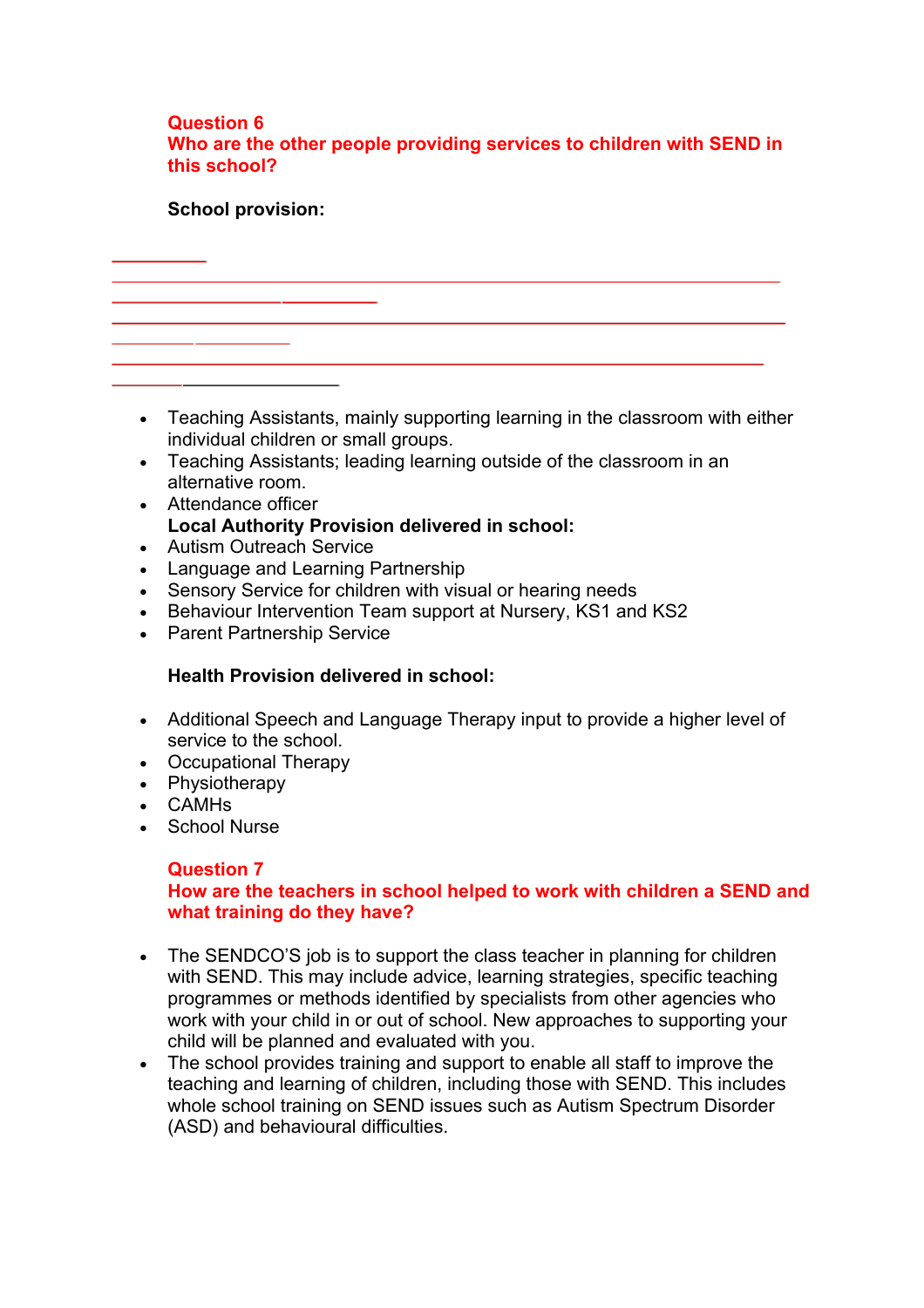• Individual teachers and support staff attend training courses run by outside agencies that are relevant to the needs of specific children in their class e.g. from the Autism Outreach Team (AoT) service.

**Question 8 How will the teaching be adapted for my child with SEND?** 

Class Teachers plan lessons according to the specific needs of all groups of children in their class, and will ensure that your child's needs are met.

•Support staff, under the direction of the class teacher, can adapt planning to support the needs of your child where necessary.

•Specific resources and strategies will be used to support your child individually and in groups.

•Planning and teaching will be adapted on a daily basis if needed to meet your child's learning needs.

## **Question 9 How will we measure the progress of your child in school?**

Your child's progress is continually monitored by his/her class teacher.

- His/her progress is reviewed formally every term in reading, writing and Maths.
- If your child is in Year 1 or above, a more sensitive assessment tool can be used, which shows their attainment in more detail.
- At the end of each key stage (i.e. at the end of year 2 and year 6) all children are required to be formally assessed using Standard Assessment Tests (SATS). This is something the government requires all schools to do and are the results that are published nationally.
- Children may have a support plan which will be reviewed, and a future plan made.

The SENDCo will also check that your child is making good progress within any individual work and in any group that they take part in.

• The progress of children with an EHC Plan is formally reviewed at an Annual Review, with all adults involved with the child's education.

# **Question 10**

**What support do we have for you as a parent of a child with a SEND?**  The class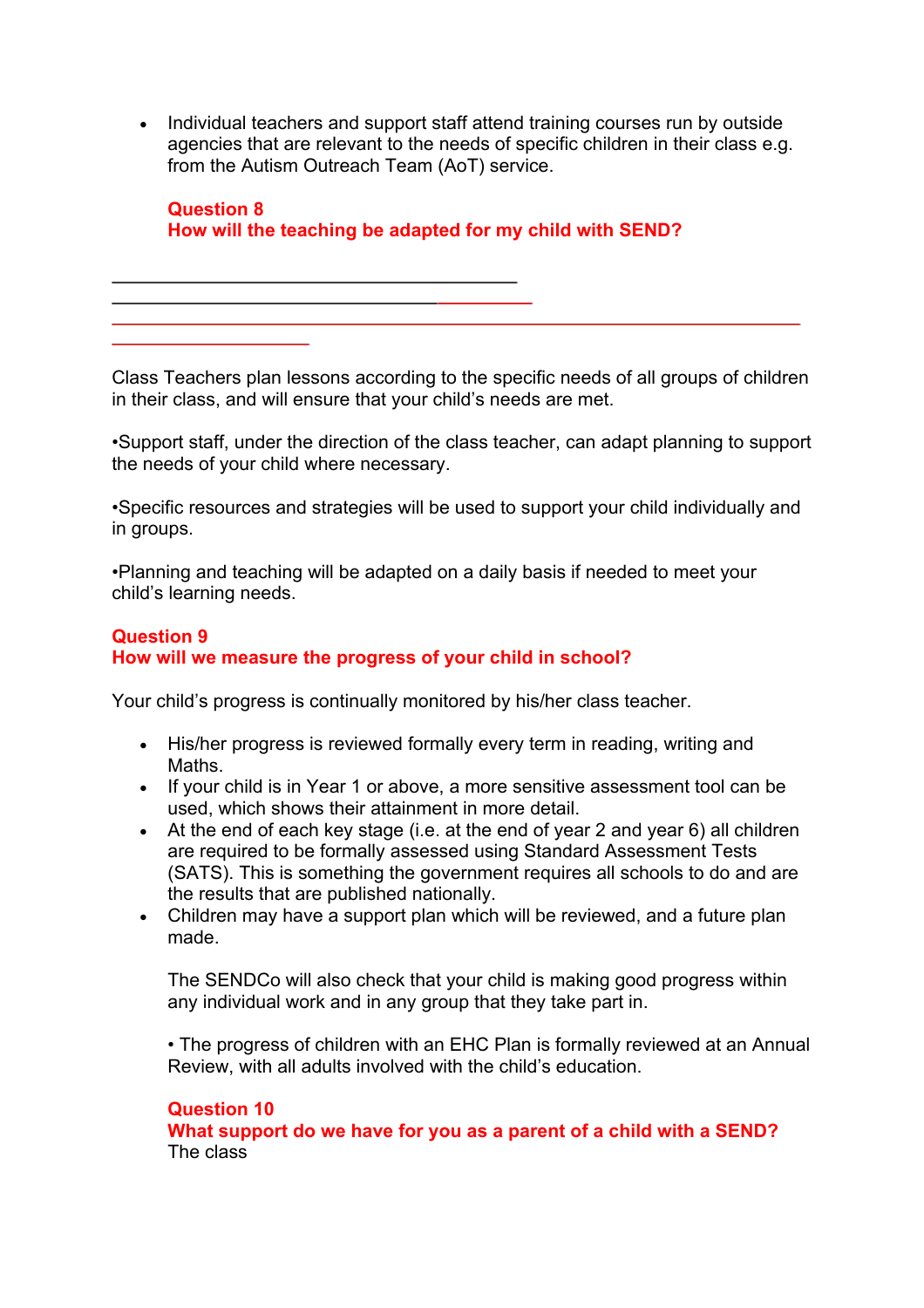teacher is regularly available to discuss your child's progress or any concerns you may have and to share information about what is working well at home and school so similar strategies can be used.

- Personal learning targets within support plans will be reviewed with your involvement.
- Homework will be adjusted as needed to your child's individual needs.
- A home/school contact book may be used to support communication with you, when this has been agreed to be useful for you and your child.

All information from outside professionals will be discussed with you with the person involved directly, or where this is not possible, in a report.

The SENDCo is available to meet with you to discuss your child's progress or any concerns/worries you may have.

## **Question 11 How is Plains Farm Academy accessible to children with SEND?**

The building is accessible.

- There is a disabled toilet.
- We ensure, where ever possible, that equipment used is accessible to all

children regardless of their needs.

• Extended school provision is accessible to all children, including those with

SEND, in discussion with the SENDCo and headteacher.

• Extra curricular activities are accessible to all children, including those with

SEND, in discussion with the SENDCo and headteacher.

• Access to medical interventions will be supported on an individual basis, with

an appropriate Care Plan and Risk Assessment audit and planning.

# **Question 12**

## **How will we support your child when they are leaving this school? OR moving on to another class?**

We recognise that transitions can be difficult for a child with SEND and take steps to ensure that any transition is a smooth as possible.